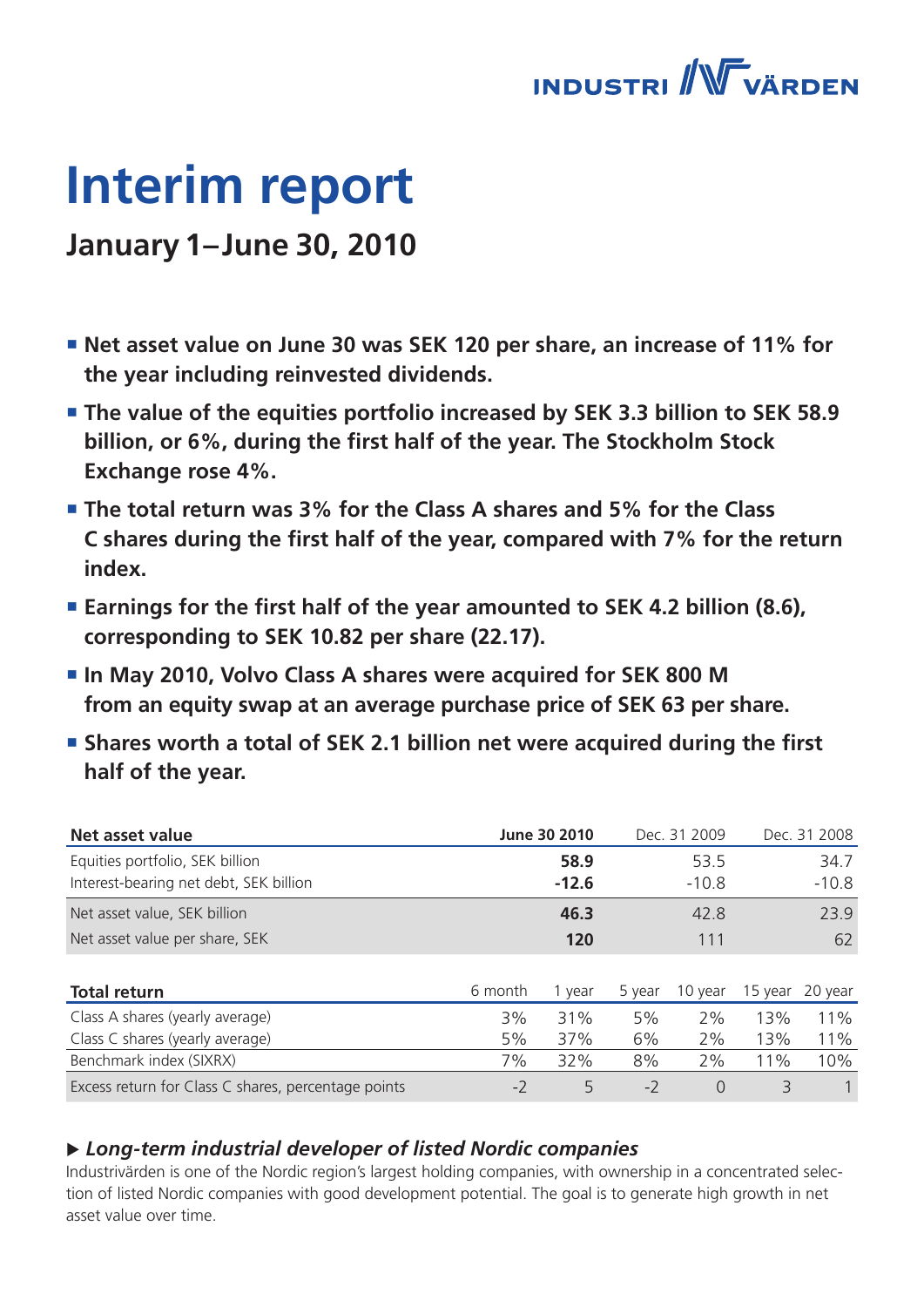# **Stock purchases for slightly more than SEK 2 billion**

The past quarter was characterized by growing concerns over the budget situation in the EU, with main focus on Greece, Spain, Portugal and Ireland. Credit spreads for these countries' loans have once again widened to alarmingly high levels at the same time that the interbank market is increasingly faltering. As a result, Spain's banks are having difficulty obtaining financing in the normal manner, and are instead relying on liquidity support from the European Central Bank. As a result of a worsened financing situation, the European bond market is working to an ever-poorer degree for the companies.

What I have described above is mainly an European problem. The U.S. economy continues to improve, even though few new jobs have yet been created. The rapid growth in South America and Asia continues, driven above all by China, India and Brazil. Many countries are now posting growth that is on a par with or better than the levels prior to the crash in 2008. As a result, the global economy is becoming increasingly divided, with favorable growth in emerging markets and weaker growth primarily in Europe, but also in Japan and to some extent in the U.S. As a result, the euro has weakened, and indications are high that this trend will continue.

### **Continued investments in the portfolio**

During the first half of the year, net asset value increased by SEK 3.5 billion to SEK 46.3 billion. This represents an increase of 11% including reinvested dividends, compared with 7% for the total return index. The total return was 3% for the Class A shares and 5% for the Class C shares.

Our short-term trading continues to perform well and generated a profit of SEK 102 M (62). As previously, the profit from this activity amply covered Industrivärden's management costs, which totalled SEK 44 M (43).

For a long-term player as Industrivärden, the past half-year offered favorable investment opportunities. Accordingly, during the second quarter of 2010 we have continued to invest in a number of our portfolio companies. In all we purchased shares for approximately SEK 1.4 billion, of which approximately SEK 1.0 billion was in Volvo. We also purchased shares in SSAB, Sandvik and Skanska. During the first half of the year we thus made investments worth a total of SEK 2.1 billion.

These investments were financed by the convertible loan we issued in January. By investing in our portfolio of quality companies with favorable price potential, we increase the return on our capital at the same time that we maintain a continued high preparedness to act. Parts of the loan have also been used to replace existing credits that carried higher interest than the convertible loan. We have thereby been able to take advantage of both a favorable financing opportunity and good investment occasions to enhance our return. It is worth noting that the convertible market is now significantly weaker than it was in January, and thus as things currently stand we would hardly have been able to carry out the issue today.

### **Increased holding in Volvo**

In early May we announced that we increased our ownership in Volvo by 12.5 million Class A shares, corresponding to SEK 800 M, to slightly more than 10% of the votes. The acquisition was carried out after we decided to purchase the shares in the equity stock swap what was built up during the autumn of 2009. We thereby took advantage of an opportunity to conduct a favorable transaction at an attractive average price of SEK 63 per share. The average price we have paid for our entire Volvo holding today amounts to SEK 88 per share.

### **Structural measures generating results**

The foundation of our business is made up of the ten quality companies in which we seek to contribute to favorable growth in value through a structured work approach and strong involvement.

Our equities portfolio consists of companies that have leading positions in their respective niches. In short, they aspire to be the best in their class and preferably on a global basis. Our portfolio companies have their origins in Sweden, but operate internationally to the highest degree. Most of their sales are outside Sweden, with a third derived from emerging markets, and their operations are conducted in more than 180 countries.

During the economic decline that came in the wake of the credit crisis, several of our portfolio companies carried out extensive restructuring measures in the aim of lowering costs and working capital, also securing their financing. The economy has now once again gained momentum in several major markets in which our portfolio companies are active, which is reflected in stronger demand. In time, volumes will return to more normal levels, which together with the positive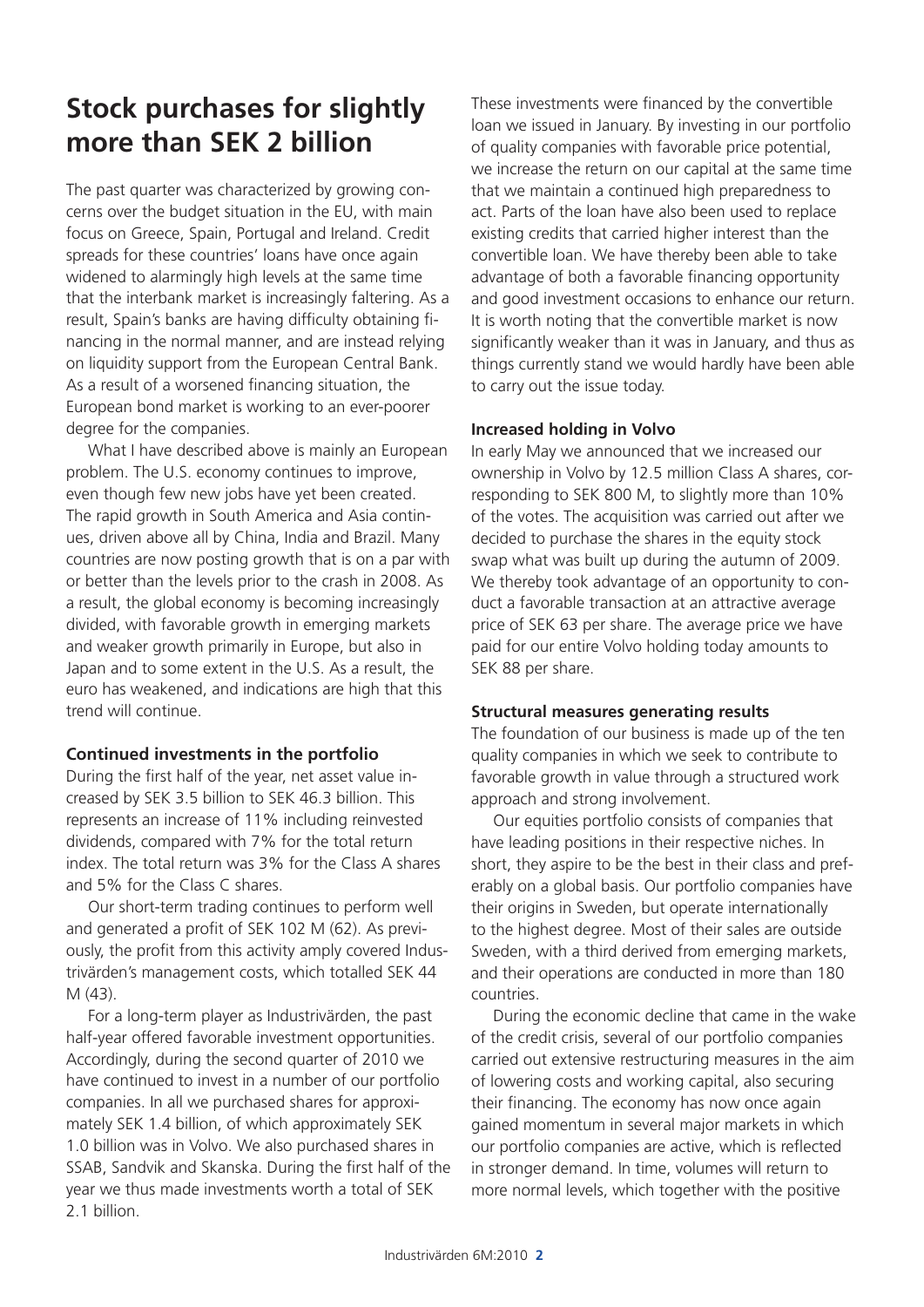impact from the restructuring measures that have been brought out, will increase profitability. I know that our portfolio companies have been successful in their actions, and in several cases they have even strengthened their market positions. Profitability will therefore be strong as soon as growth once again comes up to speed. This applies in particular to the companies in which the drop in demand was the greatest as a result of the crisis, such as Sandvik, Volvo and SSAB.

### **Basel III must be formulated in the right way**

As a result of the financial crisis, work has been started to review the rules that govern the risk level in banks – the so-called Basel rules. Just prior to the financial crisis, a transition was begun to Basel II, which allowed an extensive balance of risks in the banks' asset base. This will favor more secure bank lending, such as home mortgages, in relation to lending with a higher level of risk. Basel II went a bit far, perhaps, but as the new rules are now being formulated, it is a matter of major changes rather than an adaptation. The idea now is to introduce a financial strength requirement,

i.e., equity in relation to assets, independent of the assets' risk quality. This, together with new requirements for calculating banks' liquidity risks will limit the credit expansion in the banking system. This is an unfortunate development, since the banking system's willingness to extend credits is so central for stimulating and promoting growth.

More and more voices are now being raised for a review of the proposal of the Basel III rules and for a delay in the implementation of these until the sores from the financial crisis have entirely healed - which I welcome. It is most urgent that the new Basel III rules are well thought out and not so indiscriminant in their impact. They must also give the banking system enough time to adapt itself. My hope is that they draw from bank structures whose business models have proved to work well even during financial crises. Handelsbanken is a prime example of such a bank. It has endured the crisis without any need for government support or capital injections, and with continued favorable growth in its share price.

Anders Nyrén President and CEO

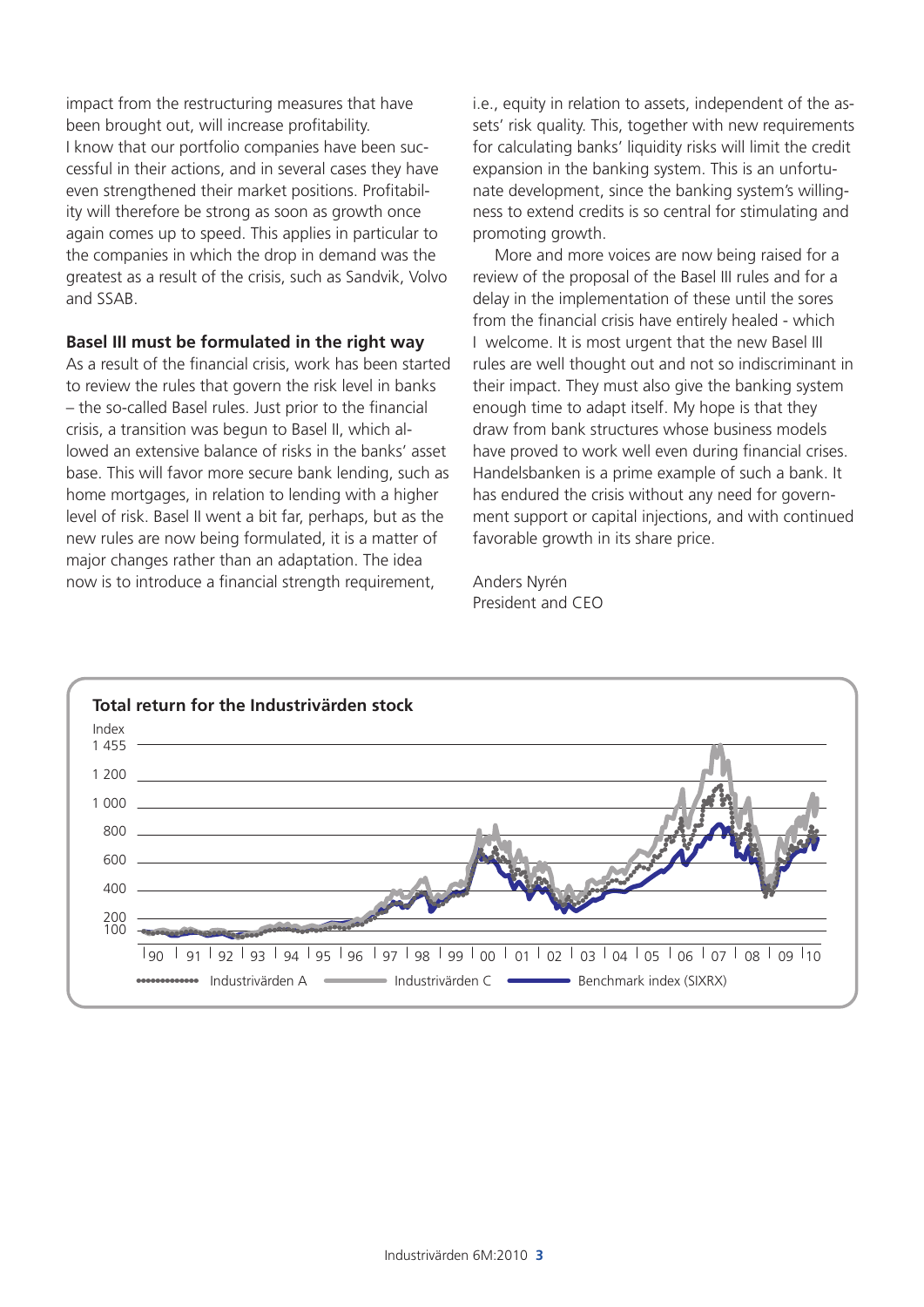#### **Net asset value**

Net asset value on June 30, 2010, was SEK 46.3 billion (30.6), an increase of SEK 3.5 billion for the year to date. Net asset value per share increased by SEK 9 to SEK 120 per share (79), or by 11% including reinvested dividends. During the same period, the total return index (SIXRX) rose 7%.

### *Equities portfolio*

During the first half of the year, the value of the equities portfolio grew by SEK 3.3 billion, or 6%, to SEK 58.9 billion. The total return for the portfolio during the same period was 9%, compared with 7% for the total return index (SIXRX).

### *Net debt and liquidity*

Interest-bearing net debt was SEK 12.6 billion at June 30, 2010. The debt-equity ratio was 21.4%, and the equity ratio was 75% (72%). After full conversion of outstanding convertible loans, corresponding to SEK 4.4 billion, the debt-equity ratio amounts to 14.0%.

The convertible loan is hedged, entailing that translation net effects on loans, investments and cash and cash equivalents do not affect net asset value.

Interest-bearing liabilities have an average, duration of approximately four years and carry average interest of 3.7%. Cash and cash equivalents amounted to SEK 1.5 billion.

|                                            |               |                      | June 30 2010 |                |              |                | Dec. 31 2009 |                |
|--------------------------------------------|---------------|----------------------|--------------|----------------|--------------|----------------|--------------|----------------|
| <b>Portfolio</b>                           |               | Ownership in company |              | Share of port- | Market value |                | Market value |                |
| companies                                  | No. of shares | Capital, %           | Votes, %     | folio value, % | SEK M        | SEK/share      | SEK M        | SEK/share      |
| Sandvik                                    | 139,519,452   | 11.8                 | 11.8         | 23             | 13,408       | 35             | 11,701       | 30             |
| Handelsbanken A                            | 63,208,291    | 10.1                 | 10.3         | 21             | 12,149       | 31             | 12,896       | 34             |
| Volvo A                                    | 85,375,467    | 4.0                  | 10.4         | 12             | 7,143        | 19             | 4,283        | 11             |
| Volvo B                                    | 400,000       |                      |              |                |              |                |              |                |
| <b>SCAA</b>                                | 45,100,000    | 10.0                 | 29.4         | 11             | 6,537        | 17             | 6,754        | 18             |
| <b>SCAB</b>                                | 25,700,000    |                      |              |                |              |                |              |                |
| Ericsson A                                 | 76,680,600    | 2.3                  | 13.6         | 11             | 6,537        | 17             | 4,984        | 13             |
| SSAB A                                     | 56,205,597    | 17.4                 | 22.6         | 10             | 5,954        | 15             | 6,313        | 16             |
| SSAB B                                     | 73,498        |                      |              |                |              |                |              |                |
| Skanska A                                  | 15,091,940    | 7.2                  | 27.6         | 6              | 3,471        | $\overline{9}$ | 3,533        | 9              |
| Skanska B                                  | 15,462,457    |                      |              |                |              |                |              |                |
| Indutrade                                  | 14,727,800    | 36.8                 | 36.8         | 4              | 2,474        | 6              | 1,992        | 5              |
| Höganäs B                                  | 3,550,000     | 10.1                 | 8.1          |                | 722          | 2              | 582          | $\overline{2}$ |
| Munters                                    | 10,950,000    | 14.6                 | 14.6         |                | 522          | 2              | 510          | 1              |
| <b>Equities portfolio</b>                  |               |                      |              | 100            | 58,917       | 153            | 53,548       | 139            |
| Interest-bearing net debt                  |               |                      |              |                | 12,585       | 33             | 10,766       | 28             |
| Net asset value                            |               |                      |              |                | 46,332       | 120            | 42,782       | 111            |
| Debt-equity ratio, %                       |               |                      |              |                | 21.4         |                | 20.1         |                |
| Debt-equity ratio after full conversion, % |               |                      |              |                | 14.0         |                |              |                |

Market value pertains to Industrivärden's share of the respective portfolio companies' total market capitalization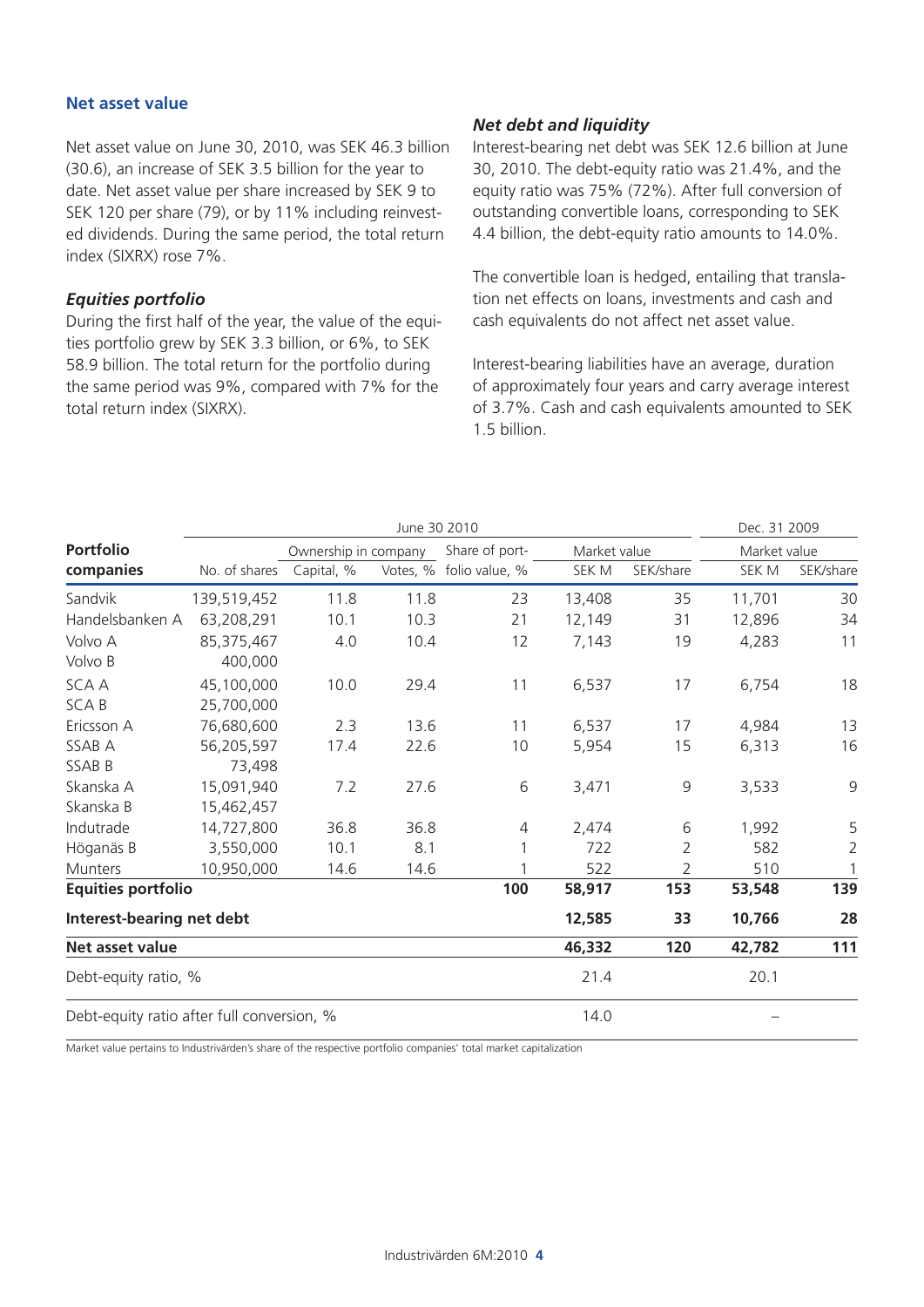### **Return and equity transactions**

### *Total return*

Industrivärden's active ownership has generated competitive growth in value in the portfolio companies over time, entailing that over the long term, Industrivärden's stock has represented a good investment with a higher total return than the return index.

During the first half of 2010 the shareholdings in Volvo, Ericsson, Indutrade and Höganäs generated a higher return than the return index. On the whole, the total return of the equities portfolio was 9%, which was 2 percentage points better than the return index.

During the last five-year period, SSAB and Sandvik has generated a higher return than the return index, while Handelsbanken, Skanska, Volvo and SCA were level with the index

For the ten-year period, most of the portfolio companies delivered a total return that is higher than the return index. Ericsson has generated a total return below the index.

The total return for Industrivärden's stock for various time periods is shown in a table on the first page.

|                            | Total return<br>Jan.-June 2010 |       | Average annual<br>total return, % |                                     |  |
|----------------------------|--------------------------------|-------|-----------------------------------|-------------------------------------|--|
|                            |                                |       | Five years                        | Ten years                           |  |
| <b>Portfolio companies</b> | SEK billion                    | $\%$  |                                   | June '05-June '10 June '00-June '10 |  |
| Volvo                      | 1.8                            | 36    | 11                                | 13                                  |  |
| Ericsson                   | 1.7                            | 35    | $-5$                              | $-16$                               |  |
| Indutrade                  | 0.6                            | 28    |                                   |                                     |  |
| Höganäs                    | 0.2                            | 26    | 5                                 | 8                                   |  |
| Sandvik                    | 1.5                            | 12    | 15                                | 15                                  |  |
| <b>Munters</b>             | 0.0                            | 4     | -1                                | 6                                   |  |
| <b>SCA</b>                 | 0.0                            |       | 6                                 | 9                                   |  |
| Handelsbanken              | $-0.3$                         | $-2$  | 9                                 | 8                                   |  |
| Skanska                    | $-0,1$                         | -3    | 9                                 | 9                                   |  |
| SSAB                       | $-0.9$                         | $-13$ | 17                                | 20                                  |  |
| <b>Equities portfolio</b>  | 4.6                            | 9     |                                   |                                     |  |
| Index (SIXRX)              |                                |       | 8                                 |                                     |  |
| Industrivärden A           |                                |       | 5                                 |                                     |  |

The total return in SEK billion pertains to the change in value during the period including dividend income for the respective portfolio companies. Indutrade was listed in October 2005.

### *Equity transactions*

During the first half of 2010, stocks were purchased for SEK 2,944 M (25) and sold for SEK 854 M (352). Major net purchases were in Volvo, for SEK 1,008 M, SSAB, for SEK 560 M, and Sandvik, for SEK 343 M.

On May 5, an equity swap was carried out in Volvo, based on 12,500,000 A-shares. The swap had been built up gradually since autumn 2009. The average purchase price for the acquired shares was SEK 63 per share. As per June 30, Industrivärden's total holding in Volvo corresponded to 10.38% of the votes and 4.03% of the capital. The average purchase price for the entire holding in Volvo is SEK 88 per share.

### *Short-term trading and management costs*

During the first half of 2010, Industrivärden's shortterm trading generated a profit of SEK 102 M (62) and thereby covered management costs, which amounted to SEK 44 M (43). During the last fiveyear period, management costs have varied between 0.11% and 0.25% of managed assets, which is considerably lower than for most comparable investment alternatives.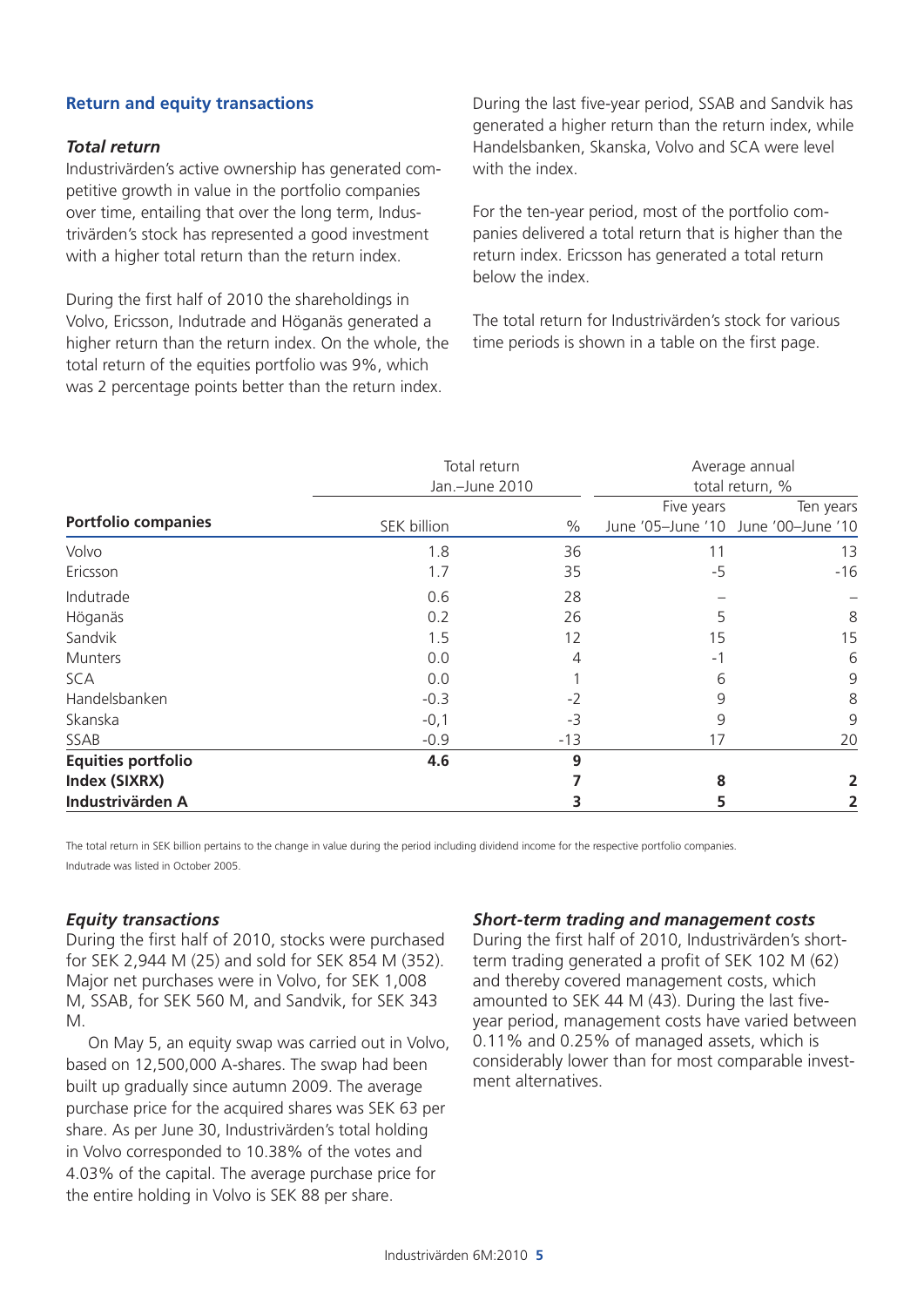### **Active ownership in the portfolio companies**

Industrivärden's active ownership perspective fosters a good understanding of the portfolio companies' business, operating environment and ongoing development. By contributing to value creation in the portfolio companies, the value of the assets increases at the same time that Industrivärden's equities risk decreases. Work is conducted in a structured manner with the knowledge, involvement and influence that is required to exercise high-quality active ownership.

### **Overarching ownership focus in 2010**

- Capacity adjustments and cost-cutting
- Optimal capital structure
- Ensure that long-term growth plans are maintained
- Evaluation of possible growth investments

Following is a general description of Industrivärden's investment cases along with strategic options and activities.

### **SANDVIK**

*Through a niche focus and strong R&D profile, Sandvik has established a world-leading position in materials technology with products primarily for the manufacturing and mining industries.* www.sandvik.com

- Consolidation of completed acquisitions
- Structural program for adapting costs and production capacity to the market situation

## **Handelsbanken**

*A decentralized branch operation with local customer responsibility has resulted in high customer satisfaction and enabled good profitability.* www.handelsbanken.com

- Consistently applied business model
- Organic growth in home markets in the Nordic countries and the UK
- Strong financial position and strengthened market position in a turbulent environment

### **VOLVO**

*Through innovative, customer-adapted product development and high quality, the company has a world-leading position in commercial transport solutions.* 

- $\blacksquare$  Strong position with acquisition-driven expansion in Asia
- Strong adaptation of operating costs to lower demand

www.volvogroup.com



*The European leader in hygiene products – with fast-growing brands – and in packaging and forest products. Europe's largest private forest owner.* www.sca.com

- Focus on profitable growth, with strong brands in the hygiene segment
- $\blacksquare$  Efficiency improvement measures in the packaging operations
- Extensive restructuring of the product portfolio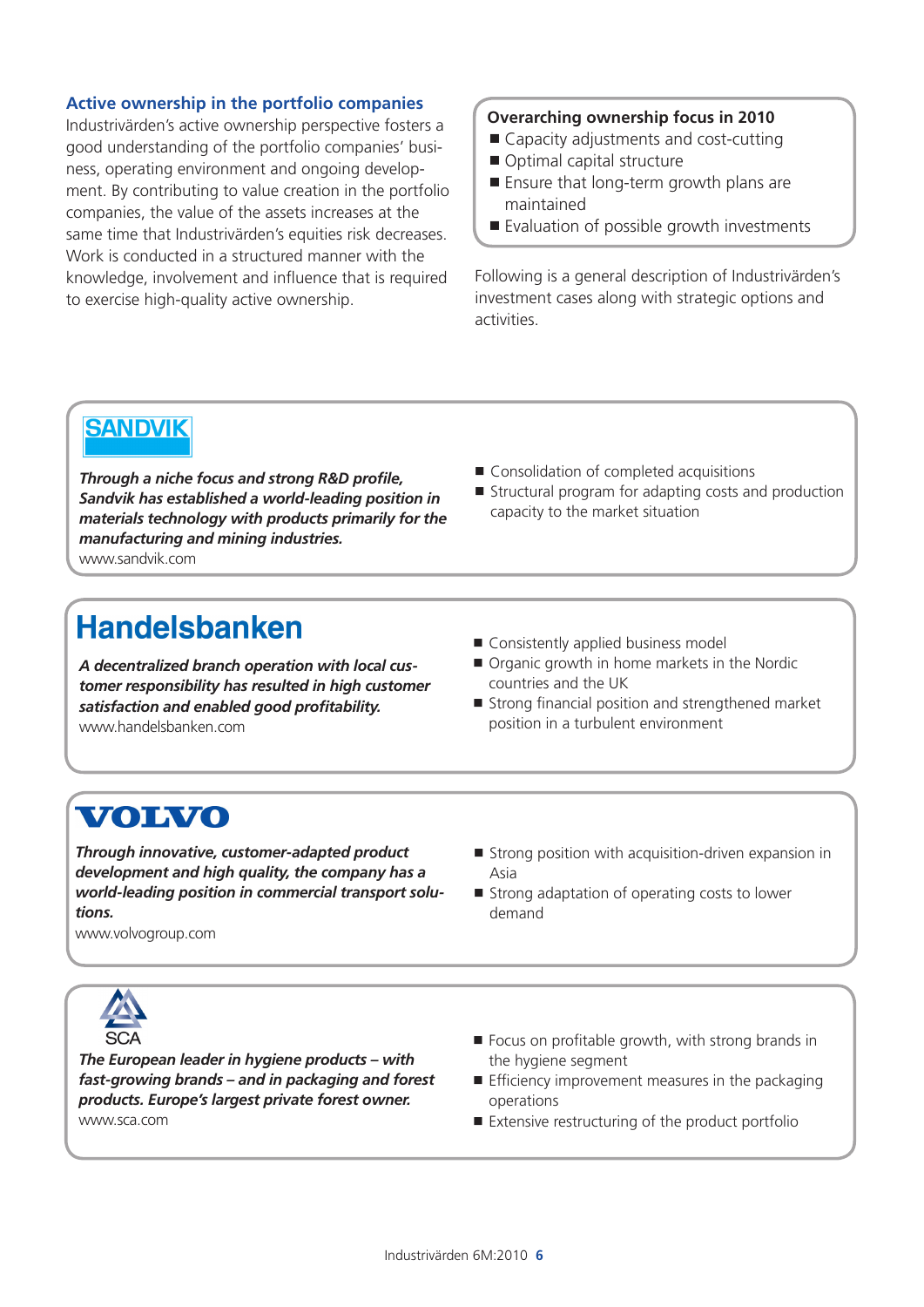# ERICSSON &

*The market's largest and most profitable supplier of mobile telecom infrastructure, with a leading position in telecom development.* 

*World-leading position in high strength steel sheet niche creates solid base for growth and high profit-*

www.ericsson.com

- Strong position ahead of operators' investments in the next generation of telecom systems (LTE)
- Favorable growth for the Services business
- The acquisition of Nortel's U.S. mobile systems business, together with central customer contracts, has made the company the market leader also in North America

New market-oriented organization

- Cost-cutting program has had faster impact than planned
- The acquisition of IPSCO's North American steel mills and future capacity investments in North America are strengthening SSAB's position as a leading producer of quenched steels and are enabling continued global expansion

*ability.*

www.ssab.com

**SSAB** 

**SKANSKA** *Unique turnkey know-how in construction combined with a process focus has created a leading construction services company with world-class value-creat-*

*ing project development.* www.skanska.com

- **Effective construction operations generate good cash** flows
- Proven model for value-creating project development
- Strategic focus on environmentally adapted and energy-efficient solutions

# **II** Indutrade

*The combination of sales of industrial consumables and good organic growth with a highly refined model for acquisition-based growth has resulted in impressive profitability growth.*

www.indutrade.com

- Continuous company acquisitions
- Decentralized business model
- **Establishment in new geographic markets**
- Strengthened position in energy segment

# **Höganäs 地**

*Market leader in the growing niche of metal powders, used primarily for component manufacturing in the auto industry.* www.hoganas.com

- Major focus on collaboration with customers on development of new components
- Acquisition of powders business in the U.S.
- Strong measures have reduced working capital

# **Munters**

*Global leader in energy efficient air treatment solutions and restoration services.* www.munters.com

- Strong global position in selected niches
- Sharpened focus through sale of service business
- Organic and acquisition-driven growth through gradual broadening of product portfolio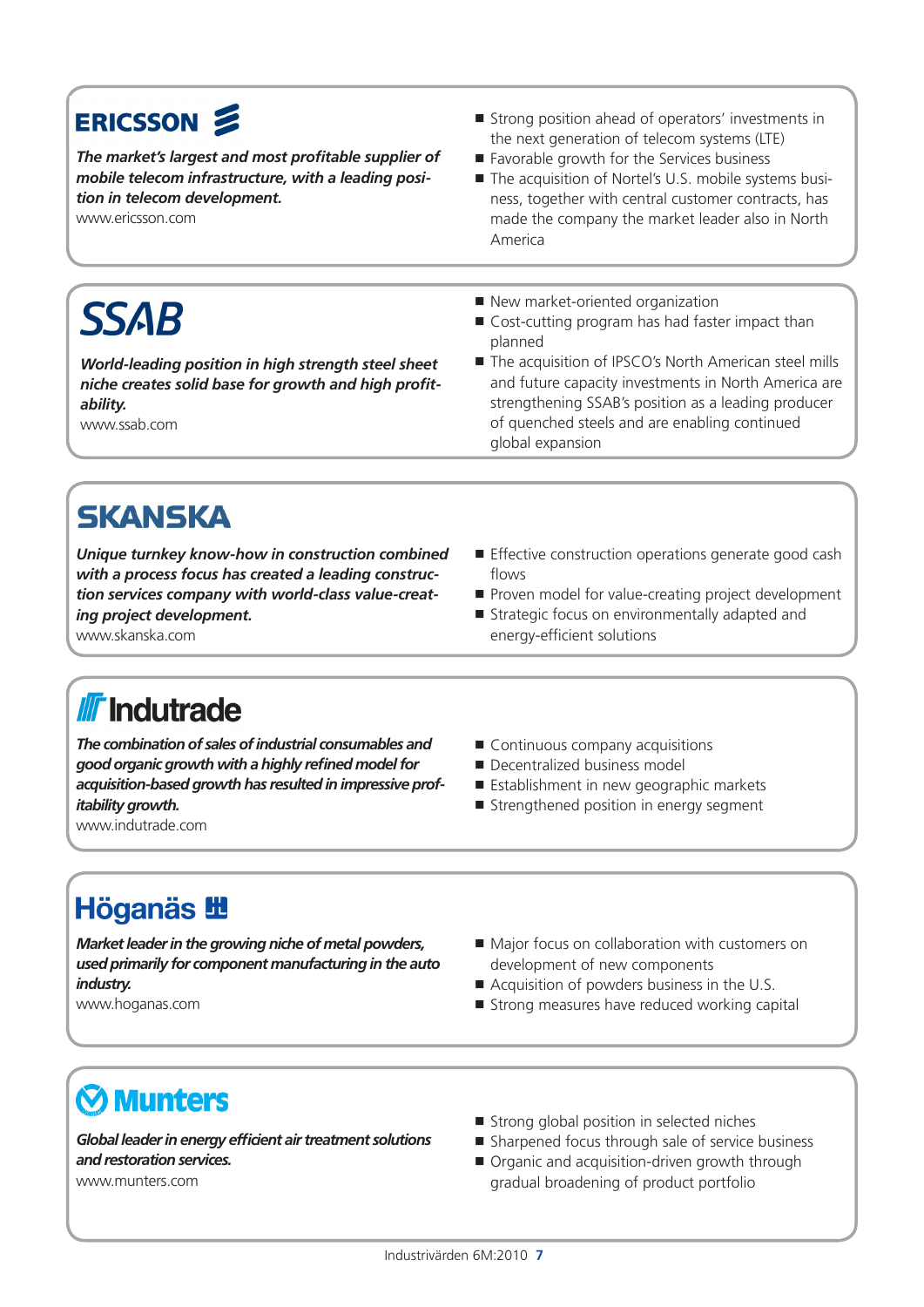### **Other information**

### *Accounting policies*

This interim report has been prepared in accordance with IAS 34 Interim Financial Reporting. The consolidated financial statements have been prepared in accordance with International Financial Reporting Standards (IFRS) as endorsed by the EU, and the Swedish Annual Accounts Act. The Parent Company's financial statements have been prepared in accordance with RFR 2.3, Accounting for Legal Entities, and the Swedish Annual Accounts Act. Starting on January 1, 2010, the Parent Company also applies the revised IAS 1 Presentation of Financial Statements. This change has affected the Parent Company's accounting retrospectively and entails that income and expenses that were previously reported directly against shareholders' equity are now reported in a separate statement directly after the income statement. The Parent Company also applies a new accounting policy pertaining to the reporting of associate companies, following an amendment to Ch. 4, §14b of the Annual Accounts Act. Associated companies are now measured at fair value also by the Parent Company. Other new or revised IFRSs as well as IFRIC interpretations have not had any effect on the Group's or Parent Company's results of operations or financial position.

### *Reporting of convertible loan*

The convertible loan, which was issued in euros, consists of two components: a debt component and an option component. The debt component is measured at amortized cost using the effective interest method, in accordance with IAS 39. This entails that the loan is revalued over its term at nominal value. This revaluation is reported as a change in value in the income statement, while the coupon interest is reported as an interest expense. In accordance with an IFRIC pronouncement, the option component is reported as a liability, since the currency is different from the functional currency. In accordance with IAS 39, the option is measured on a continuous basis at fair value through the income statement. Transaction costs are allocated over the term of the loan and are included in change in value in the income statement.

### *Reporting of assets and liabilities in foreign currency*

Assets and liabilities in foreign currency are subject to translation in accordance with the rules of IAS 21 and are restated at the exchange rate in effect on the balance sheet date at the end of each reporting period.

### *Risks and uncertainties*

The dominant risk in Industrivärden's business is share price risk, i.e., the risk of a decrease in value caused by changes in share prices. A 1% change in the share price of the holdings in the equities portfolio as per June 30, 2010, would have affected the market value by approximately +/– SEK 600 M.

### *Related party transactions*

No transactions have taken place between Industrivärden and related parties that have materially affected the Company's position or result of operations for the first half of 2010, except for the receipt of dividend income from the associated companies.

### *Board's assurance*

The Board of Directors and President certify that the half-year interim report gives a true and fair presentation of the Parent Company's and Group's business, financial position and result of operations, and describes material risks and uncertainties facing the Parent Company and the companies included in the Group.

Stockholm, July 5, 2010 AB Industrivärden (publ)

| Sverker Martin-Löf    | Olof Faxander               |
|-----------------------|-----------------------------|
| Chairman of the Board | Director                    |
| Boel Flodgren         | Finn Johnsson               |
| Director              | Director                    |
| Hans Larsson          | Fredrik Lundberg            |
| Director              | Director                    |
| Lennart Nilsson       | Anders Nyrén                |
| Director              | President and CEO, Director |

### *Resolutions at Annual General Meeting*

The 2010 Annual General Meeting was held on May 5, 2010, at which the following resolutions, among others, were made.

The dividend was set at SEK 3.00 per share (4.50). Olof Faxander, Boel Flodgren, Finn Johnsson, Fredrik Lundberg, Sverker Martin-Löf, Lennart Nilsson and Anders Nyrén were re-elected as directors on the Board. Tom Hedelius had declined re-election. Hans Larsson was elected as a new director on the Board. Hans Larsson (B.A., b. 1942) is Chairman of Handelsbanken, Nobia and Attendo, among other companies. He is a former CEO of Nordstjernan, Esselte and Swedish Match. Sverker Martin-Löf was elected as the new Chairman of the Board.

The Annual General Meeting resolved to re-elect PricewaterhouseCoopers AB to serve as auditor for a term extending through the 2014 Annual General Meeting.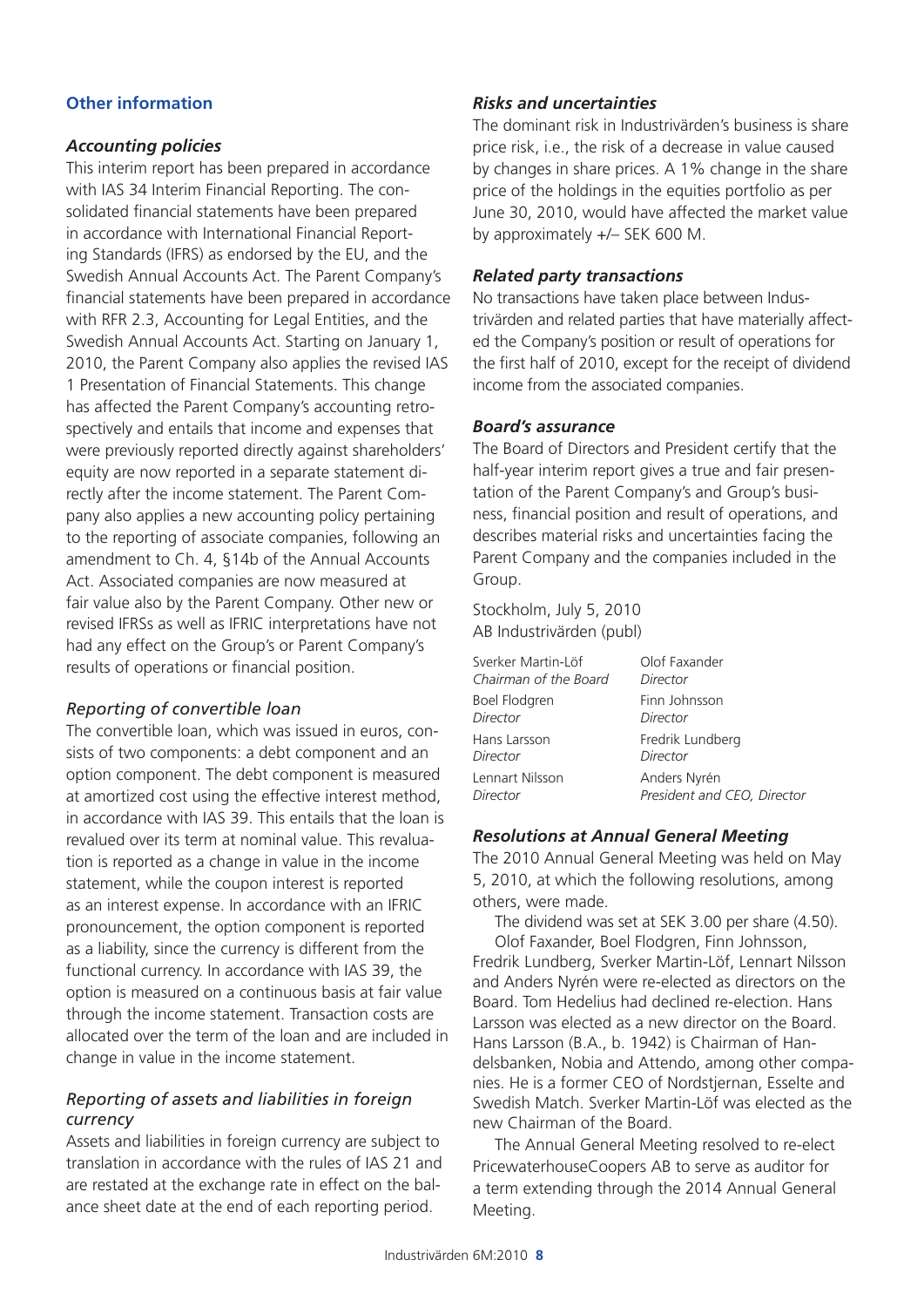### *Auditors' Review Report*

We have reviewed the interim report for AB Industrivärden (publ) for the period January 1–June 30, 2010. The Board of Directors and President are responsible for the preparation and presentation of this interim report in accordance with the Annual Accounts Act and IAS 34. Our responsibility is to express a conclusion on this interim report based on our review.

We conducted our review in accordance with the Swedish standard for such reviews, SÖG 2410 – Review of Interim Financial Information Performed by the Independent Auditor of the Entity. A review consists of making inquiries, primarily of persons responsible for financial and accounting matters, and applying analytical and other review procedures. A review is substantially less in scope than an audit conducted in accordance with Standards on Auditing in Sweden (RS) and other generally accepted auditing practices. The procedures performed in a review do not enable us to obtain a level of assurance that would make us aware of all significant matters that might be identified in an audit. Therefore, the conclusion expressed based on a review does not give the same level of assurance as a conclusion expressed based on an audit.

Based on our review, nothing has come to our attention that causes us to believe that the interim report is not prepared, in all material respects, in accordance with the Annual Accounts Act and IAS 34.

Stockholm, July 5, 2010

PricewaterhouseCoopers AB Anders Lundin *Authorized Public Accountant*

### *Further information*

Visit Industrivärden's website: www.industrivarden.net.

### *Contact information*

Anders Nyrén, President and CEO, tel. +46-8-666 64 00 Sverker Sivall, IR, tel. +46-8-666 64 19 Carl-Olof By, Executive Vice President, tel. +46-8-666 64 00 Martin Hamner, CFO, tel. +46-8-666 64 00

Industrivärden's complete contact information can be found on page 12.

### *Ticker codes*

INDUC SS in Blomberg INDUc.ST in Reuters

### *Publication*

The information provided in this interim report is such that AB Industrivärden (publ) is obligated to publish pursuant to the Securities Market Act and/or the Financial Instruments Trading Act. Submitted for publication at 11 a.m. on July 5, 2010.

### *Financial calendar 2010*

Interim report January–September: October 5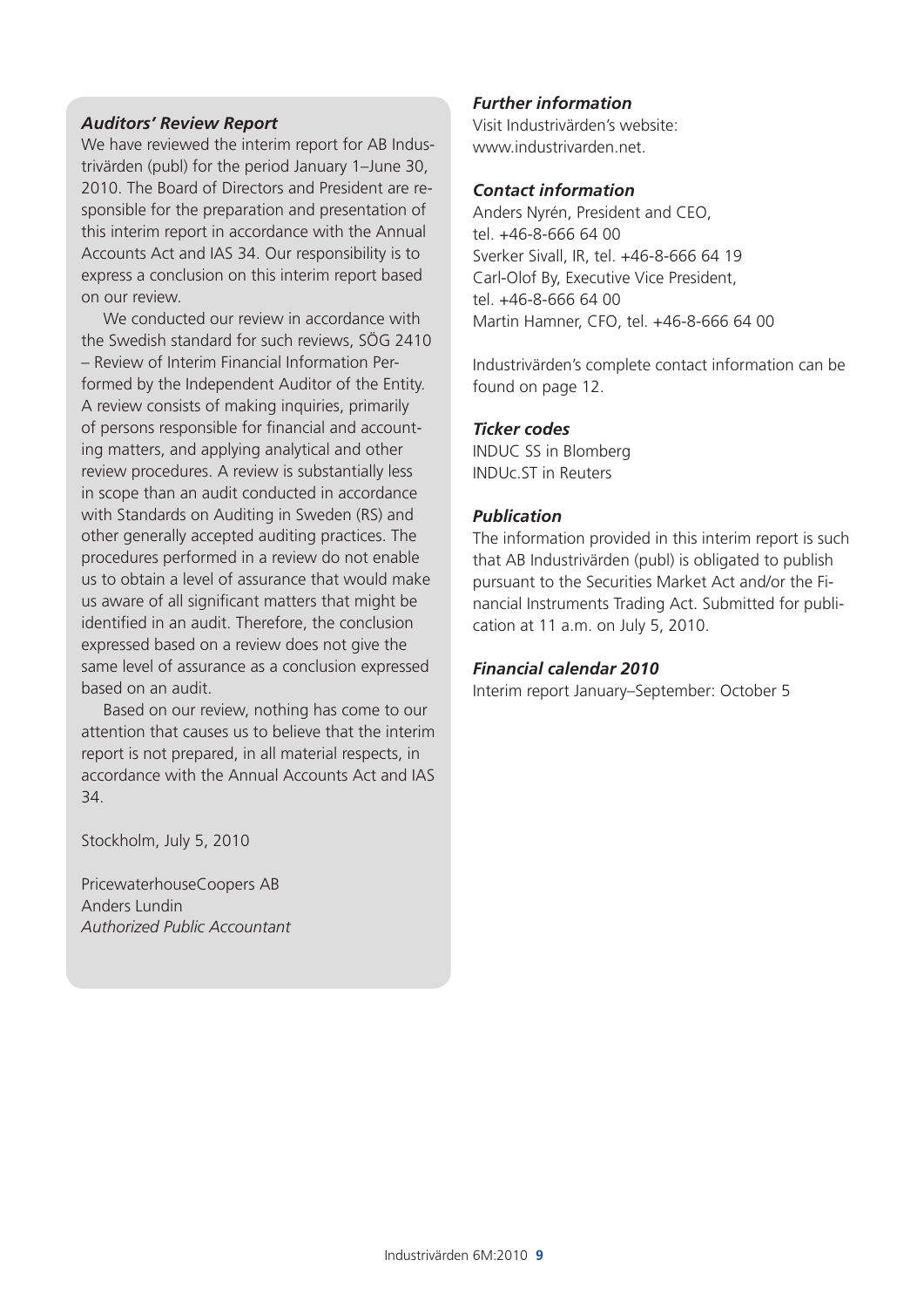### **Industrivärden Group**

|                                                       | 2010       | 2009       | 2010      | 2009      | 2009                |
|-------------------------------------------------------|------------|------------|-----------|-----------|---------------------|
| SEK M                                                 | April-June | April-June | Jan.-June | Jan.-June | Jan.-Dec.           |
| <b>Income statement</b>                               |            |            |           |           |                     |
| Dividend income from stocks                           | 1,326      | 1,871      | 1,379     | 1,871     | 1,871               |
| Change in value of stocks, etc.                       | $-1,103$   | 7,550      | 3,004     | 6,945     | 19,307              |
| Other income and expenses*                            | 31         | 39         | 57        | 17        | 14                  |
| Operating income                                      | 254        | 9,460      | 4,440     | 8,833     | 21,192              |
| Financial items                                       | $-132$     | $-133$     | $-261$    | $-270$    | $-523$              |
| Income after financial items                          | 122        | 9,327      | 4,179     | 8,563     | 20,669              |
| Tax                                                   |            |            |           |           |                     |
| Net income for the period                             | 122        | 9,327      | 4,179     | 8,563     | 20,669              |
| Earnings per share, SEK                               | 0.32       | 24.15      | 10.82     | 22.17     | 53.51               |
| Earnings per share after full conversion, SEK         | 0,11       |            | 10,47     |           |                     |
| <b>Statement of comprehensive income</b>              |            |            |           |           |                     |
| Income for the period                                 | 122        | 9,327      | 4,179     | 8,563     | 20,669              |
| Change in hedging reserve                             | 5          | 41         | $-2$      | 6         | 30                  |
| Comprehensive income for the period                   | 127        | 9,368      | 4,177     | 8,569     | 20,699              |
| <b>Balance sheet</b> as per end of period             |            |            |           |           |                     |
| Equities                                              |            |            | 58,917    | 41,244    | 53,548              |
| Other non-current assets                              |            |            | 217       | 24        | 25                  |
| Total non-current assets                              |            |            | 59,134    | 41,268    | 53,573              |
| Short-term equity investments**                       |            |            | 142       | 114       | 128                 |
| Cash and cash equivalents                             |            |            | 1,542     | 901       | 0                   |
| Other current assets                                  |            |            | 8         | 147       | 89                  |
| Total current assets                                  |            |            | 1,692     | 1,162     | 217                 |
| Total assets                                          |            |            | 60,826    | 42,430    | 53,790              |
| Shareholders' equity                                  |            |            | 45,562    | 30,414    | 42,544              |
| Non-current interest-bearing liabilities              |            |            | 11,663    | 9,107     | 8,513               |
| Non-current noninterest-bearing liabilities           |            |            | 634 ***   | 14        | 13                  |
| Total non-current liabilities                         |            |            | 12,297    | 9,121     | 8,526               |
| Current interest-bearing liabilities                  |            |            | 2,654     | 2,503     | 2,330               |
| Other liabilities                                     |            |            | 313       | 392       | 390                 |
| Total current liabilities                             |            |            | 2,967     | 2,895     | 2,720               |
| Total shareholders' equity and liabilities            |            |            | 60,826    | 42,430    | 53,790              |
| <b>Cash flow</b>                                      |            |            |           |           |                     |
| Cash flow from operating activities                   |            |            | 1,093     | 1,597     | 1,341               |
| Cash flow from investing activities                   |            |            | $-2,090$  | 309       | 440                 |
| Cash flow from financing activities****               |            |            | 2,661     | $-2,101$  | $-2,877$            |
| Cash flow for the period                              |            |            | 1,664     | $-195$    | $-1,096$            |
| Exchange rate difference in cash and cash equivalents |            |            | $-122$    |           |                     |
| Cash and cash equivalents at the end of the period    |            |            | 1,542     | 901       | $\mathsf{O}\xspace$ |

\* Including short-term trading and management costs.

\*\* Including Hemtex, for which the change in value is included in short-term trading.

\*\*\* Of which, the option portion of the convertible loan of SEK 634 M, which at the time of issue amounted to SEK 383 M.

\*\*\*\* Of which, dividend of SEK 1,159 M paid to the shareholders in 2010 and dividend of SEK 1,738 M in 2009.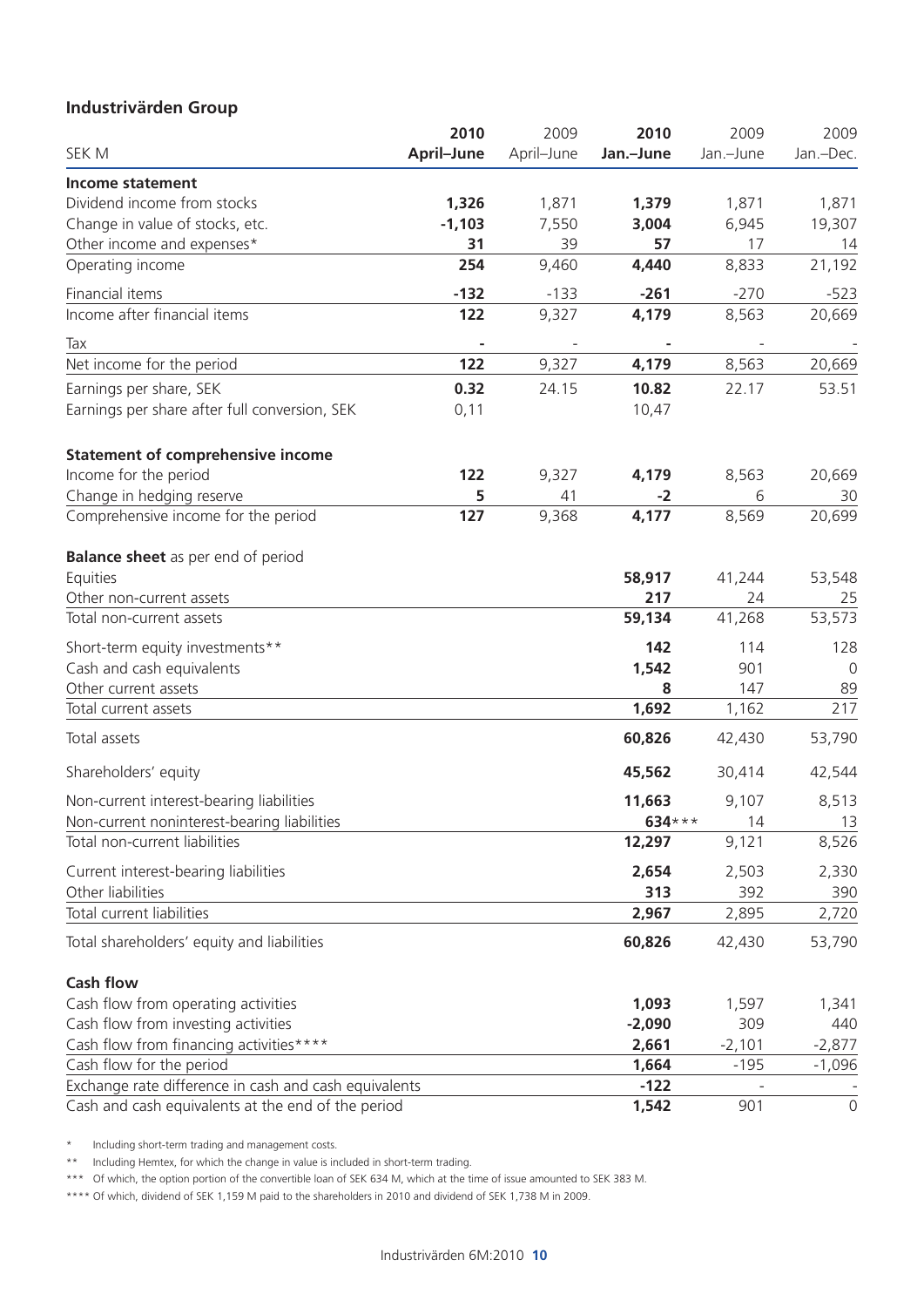|                                                   | 2010       | 2009      | 2009      |  |
|---------------------------------------------------|------------|-----------|-----------|--|
| SEK M                                             | Jan.-June  | Jan.-June | Jan.-Dec. |  |
| Changes in shareholders' equity                   |            |           |           |  |
| Opening shareholders' equity as per balance sheet | 42,544     | 23,583    | 23,583    |  |
| Comprehensive income for the period               | 4,177      | 8,569     | 20,699    |  |
| Dividend                                          | $-1,159$   | $-1,738$  | $-1,738$  |  |
| Closing shareholders' equity as per balance sheet | 45,562     | 30,414    | 42,544    |  |
| Key data as per end of period                     |            |           |           |  |
| Shareholders' equity per share, SEK               | 118        | 79        | 110       |  |
| Share price (Class A), SEK                        | 88         | 69        | 88        |  |
| Share price (Class C), SEK                        | 84         | 64        | 82        |  |
| Number of shares (thousands)*                     | 386,271    | 386,271   | 386,271   |  |
| Interest-bearing net debt at end of period        |            |           |           |  |
| Cash and cash equivalents                         | 1,542      | 901       | 0         |  |
| Interest-bearing receivables                      | 190        | 73        | 77        |  |
| Non-current interest-bearing liabilities          | $11,663**$ | 9,107     | 8,513     |  |
| Current interest-bearing liabilities              | 2,654      | 2,503     | 2,330     |  |
| Interest-bearing net debt                         | 12,585     | 10,636    | 10,766    |  |

\* Number of shares upon full conversion (thousands), 430,539.

\*\* Of which, convertible loan totaling SEK 4,353 M.

### **Industrivärden – Parent Company**

|                                                                         | 2010      | 2009      | 2009      |
|-------------------------------------------------------------------------|-----------|-----------|-----------|
| SEK M                                                                   | Jan.-June | Jan.-June | Jan.-Dec. |
| Income statement                                                        |           |           |           |
| Operating income*                                                       | 4,051     | 4,111     | 11,373    |
| Income after financial items                                            | 3,815     | 3,867     | 10,901    |
| Income for the period                                                   | 3,815     | 3,867     | 10,901    |
| <b>Statement of comprehensive income</b>                                |           |           |           |
| Income for the period                                                   | 3,815     | 3,867     | 10.901    |
| Change in hedging reserve                                               | $-2$      | 6         | 30        |
| Comprehensive income for the period                                     | 3,813     | 3,873     | 10.931    |
| <b>Balance sheet</b> as per end of period                               |           |           |           |
| Non-current assets**                                                    | 50,119    | 36,808    | 44,078    |
| Current assets                                                          | 1,688     | 1,182     | 223       |
| Total assets                                                            | 51,807    | 37,990    | 44,301    |
| Shareholders' equity**                                                  | 36,420    | 26,708    | 33,766    |
| Non-current liabilities                                                 | 11,297    | 8,106     | 7,513     |
| Current liabilities                                                     | 4,090     | 3,176     | 3,022     |
| Total shareholders' equity and liabilities                              | 51,807    | 37,990    | 44,301    |
| * Effect of changed accounting policies regarding associated companies  |           | $-761$    | 1,931     |
| ** Effect of changed accounting policies regarding associated companies |           | 2,091     | 4,784     |